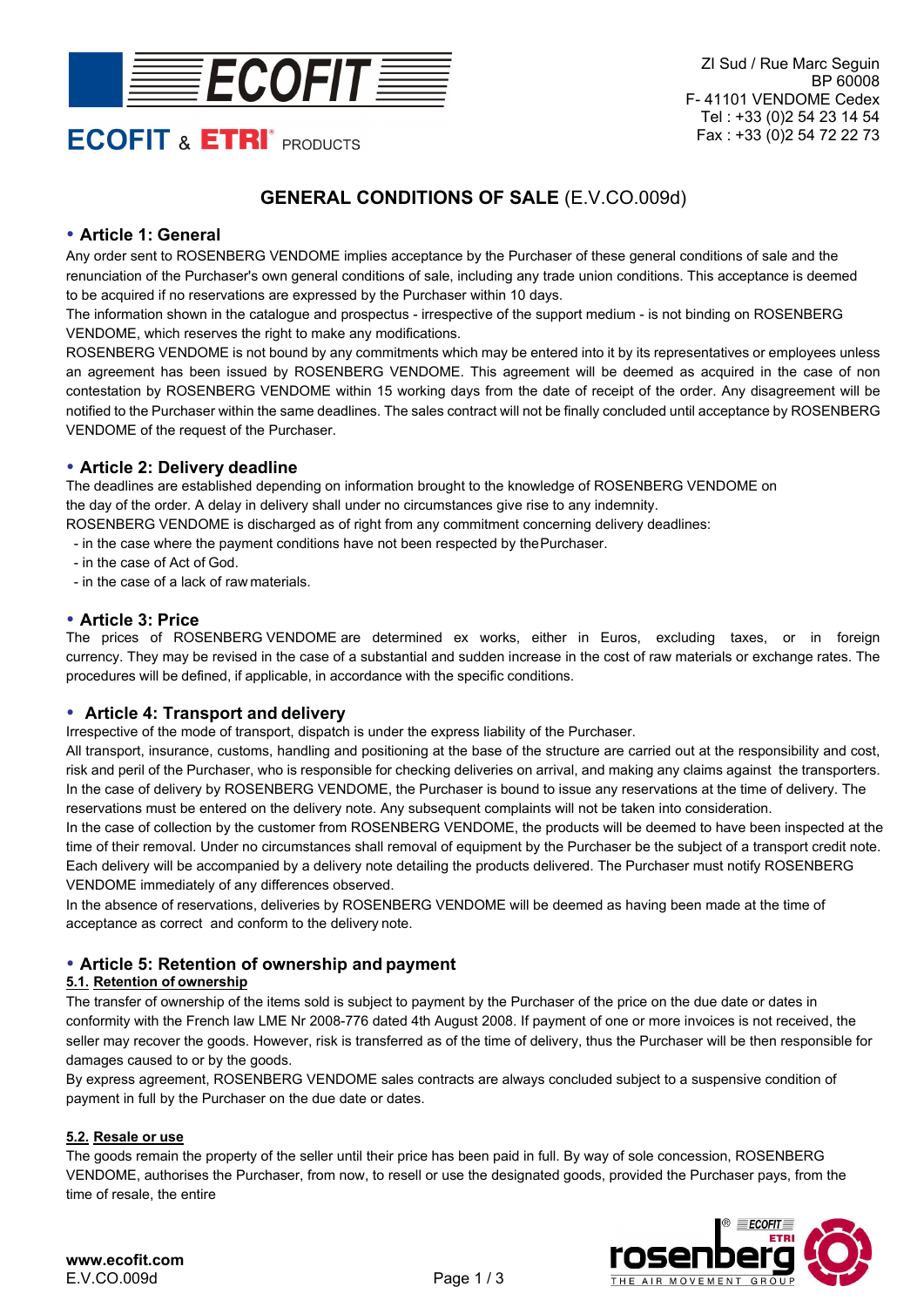

# **ECOFIT & ETRI<sup>®</sup> PRODUCTS**

ZI Sud / Rue Marc Seguin BP 60008 F- 41101 VENDOME Cedex Tel : +33 (0)2 54 23 14 54 Fax : +33 (0)2 54 72 22 73

price remaining due. Any such sums shall, from now, be subject to a charge for the benefit of ROSENBERG VENDOME in conformity with article 2071 of the French Civil Code, the Purchaser becoming a simple custodian of the price.

# **5.3. Payment**

In conformity with article L441-3 of the Sales Code, modified by the law 2012-387 dated March 22<sup>nd</sup> 2012, for all goods or services supplied by ROSENBERG VENDOME, the customer will receive an invoice from ROSENBERG VENDOME. According to article L441-6 modified by the law 2002-1270 dated November 20<sup>th</sup> 2012, the delay for payment of sums due, as agreed on by the seller and Purchaser, cannot exceed 45 days from the end of the month or 60 days from the day of receipt of the invoice. All clauses or requests for longer payment delays will be considered as abusive and subject to a penalty. Contractual payment terms cannot be unilaterally changed by the purchaser for any reason, even in case of dispute.

No discount will be granted for an early payment.

In the case of payment by accepted draft, the Purchaser is bound to return the same within eight days from the date of receipt of the corresponding invoice or statement. In the case of payment by cheque, the purchaser is bound to make payment on receipt of the invoice. In these instances, no other delivery may occur until the draft or cheque has been received by ROSENBERG VENDOME.

#### **5.4. Payment delay**

According to article L441-6 modified by the law 2002-1270 dated November 20<sup>th</sup> 2012, applicable from January 1<sup>st</sup> 2013, any delayed payments allow the seller, on the first day following the due date on the invoice, to request:

- Late fees, which will be fixed as the base rate of the European Central Bank increased by 10 percentage points. Late fees will be imposed without prior notice.
- Recovery fees. The amount, fixed by decree, is  $40 \in$ . If the real cost of collection is higher than the fixed amount, ROSENBERG VENDOME can also ask for additional fees with supporting evidence.

Beyond penalties and compensation, in the case where payments are not made on the dates agreed by the parties, ROSENBERG VENDOME reserves the right to recover the item delivered, and at its discretion, to terminate the contract according to the Retention of ownership clause stipulated in article 5.1. Any costs of any nature linked to such recovery operations will be paid by the Purchaser.

# **Article 6: Guarantees**

# **6.1. Standard catalogue products**

ROSENBERG VENDOME standard catalogue products are guaranteed for one year, from the date of delivery, and for normal use as specified in the catalogue.

# **6.2. Specific products**

ROSENBERG VENDOME products manufactured specifically in the framework of the customer's requirements, notably specifications, are guaranteed for one year from the date of delivery. This guarantee applies only if the items are used in accordance with the contractual conditions.

#### **6.3. Procedure for invoking the guarantee**

The guarantee is limited to pure and simple replacement of parts acknowledged as being defective by the technical department of ROSENBERG VENDOME. Transport and manpower shall be paid for by the Purchaser.

Any request for invoking of the guarantee must be accompanied by the defective part and indicate the machine number and its date of commissioning.

Except in the case of a proven hidden defect, wearing parts are excluded from the guarantee. Any misuse of the equipment, modifications made to the equipment by an unauthorised person intervening without the agreement of ROSENBERG VENDOME, use of non original spare parts will result in forfeiting of the guarantee rights.

In order to invoke the benefit of these provisions, the Purchase must inform ROSENBERG VENDOME, without delay and in writing of the defects it attributes to the product and supply all proof as to their existence. It must accord the company ROSENBERG VENDOME all facilities to inspect the defects and remedy the latter.

#### **6.4. Intervention outside the guarantee**

Interventions and replacement of parts outside the guarantee by the ROSENBERG VENDOME after sales department will be the subject of an initial estimate. Travel and after sales intervention costs for ROSENBERG VENDOME technicians will be paid by the Purchaser.

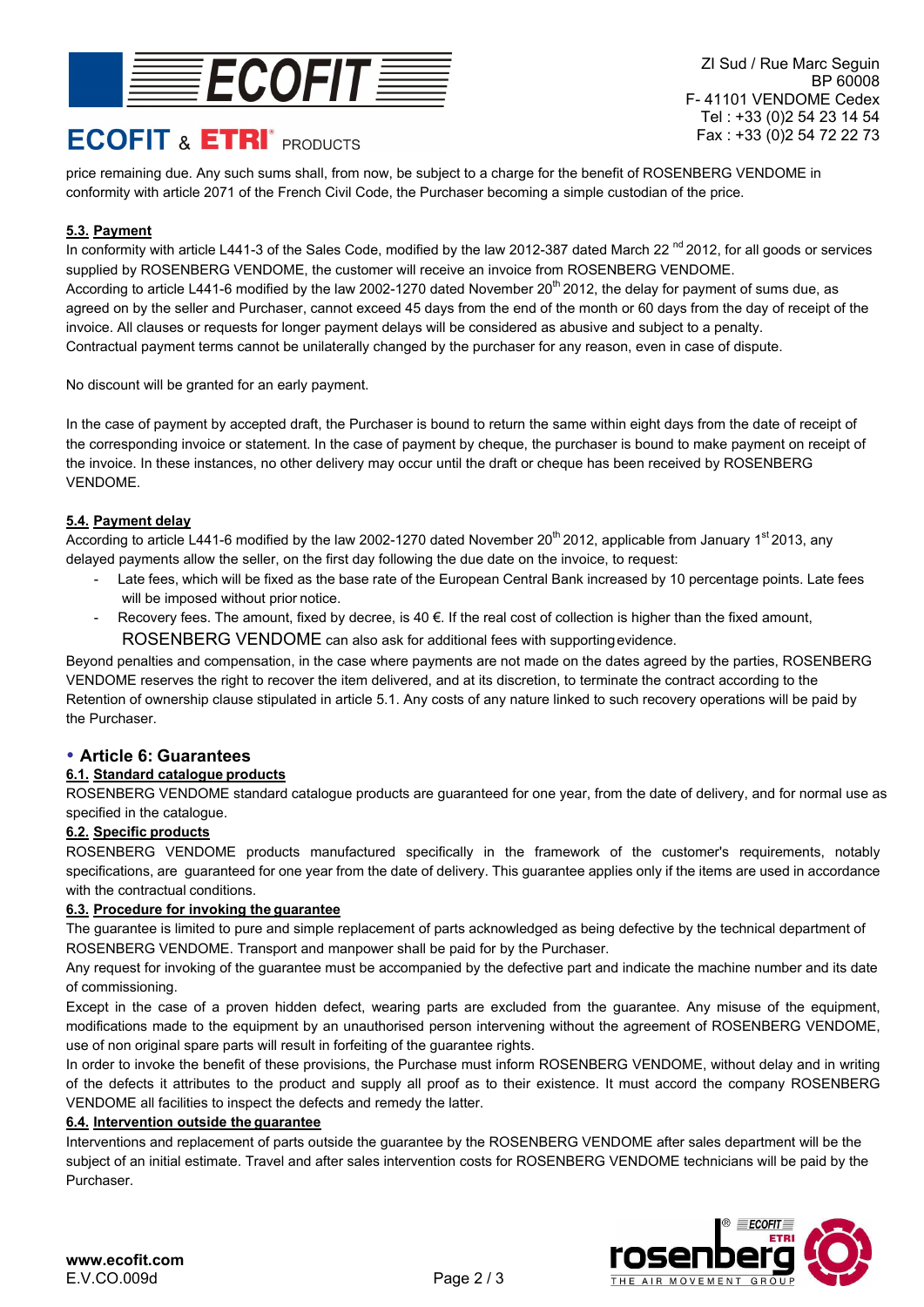

# **ECOFIT & ETRI<sup>®</sup> PRODUCTS 6.5. Spare parts**

Apart from hidden defects, ROSENBERG VENDOME shall not be liable, except for conformity of the part to the specifications. It is up to the Purchaser to select the spare part depending on the use constraints and the anticipated results.

Under no circumstances shall changing a part on an assembly extend the guarantee period of the assembly.

#### **6.6. Act of God**

ROSENBERG VENDOME is released from its contractual obligations in the case of Act of God. By contract all events normally accepted by case law are deemed as Acts of God and will constitute reasons for extinguishing or suspending the obligations of ROSENBERG VENDOME without any claims arising in favour of the Purchaser.

#### **Article 7: Intellectual or industrial property and right of reproduction**

The Customer acknowledges the intellectual and industrial property rights over documents which may be supplied at the time of the order.

Drawings, models or any other technical documents issued to ROSENBERG VENDOME and handed to the customer are and remain the full and total property of ROSENBERG VENDOME. The Customer undertakes to respect and ensure its employees respect the strictly confidential nature of these documents. The Customer shall not, without the prior written agreement of ROSENBERG VENDOME, divulge or hand them over

to third parties, or use them other than in the framework of relations with ROSENBERG VENDOME and the said items must be returned promptly at the first request for same.

Any reproduction or representation, even partial, for any process whatsoever, of these documents, performed without the written authorisation of ROSENBERG VENDOME is illegal and constitutes counterfeiting.

Non compliance with this obligation may result in the immediate termination as of right by ROSENBERG VENDOME without any formality or procedure, of all orders currently in progress, without prejudice to any further damages and interests which ROSENBERG VENDOME may claim.

# **Article 8: Liability & insurance**

#### **8.1. Technical obligations**

For standard catalogue products, ROSENBERG VENDOME is bound only to ensure conformity of the product in relation to the specifications in its technical documents, under the specified normal conditions of use.

For standard catalogue products, the Purchaser remains liable for the choice of product (machine or accessory), the match between the machine or the accessory and the anticipated result. It is responsible for its satisfactory use and assembly in accordance with professional standards and the regulations. Under no circumstances is ROSENBERG VENDOME bound by any obligation of final results.

For specific products which have been covered by customer specifications of any kind accepted by ROSENBERG VENDOME, ROSENBERG VENDOME is bound solely to ensure the conformity of its product in relation to the specifications which constitute contractual documents, and for achieving the performance standards defined in these documents under the stated conditions (notably as concerns the environment). Any use outside these conditions constitutes abnormal use of the product.

#### **8.2. Consultancy obligations**

ROSENBERG VENDOME is available to its customers to provide all advice concerning use of its products. Such requests must be submitted in writing.

ROSENBERG VENDOME shall not be held liable by the Purchaser in the case where the Purchaser does not provide comprehensive information to ROSENBERG VENDOME allowing the latter to evaluate the customer's needs.

#### **8.3. Retailers**

Except in the case where ROSENBERG VENDOME has been in direct contact with the end user concerning the needs to be met, retailers remain liable for the recommendations they issue to their customers and for the satisfactory matching of the product purchased, the use constraints and the anticipated use of the end user, such results and constraints being unknown to ROSENBERG VENDOME.

ROSENBERG VENDOME is available to the Retailer to assist it in this task within the limits of the information notified.

#### **8.4. Insurance**

ROSENBERG VENDOME is insured for all normal risks of its activity and at the normal level for the profession. It keeps available to customers, current attestations of its insurance cover tables.

# **Article 9: Special conditions**

These general conditions of sale do not exclude the application of special conditions of sale.